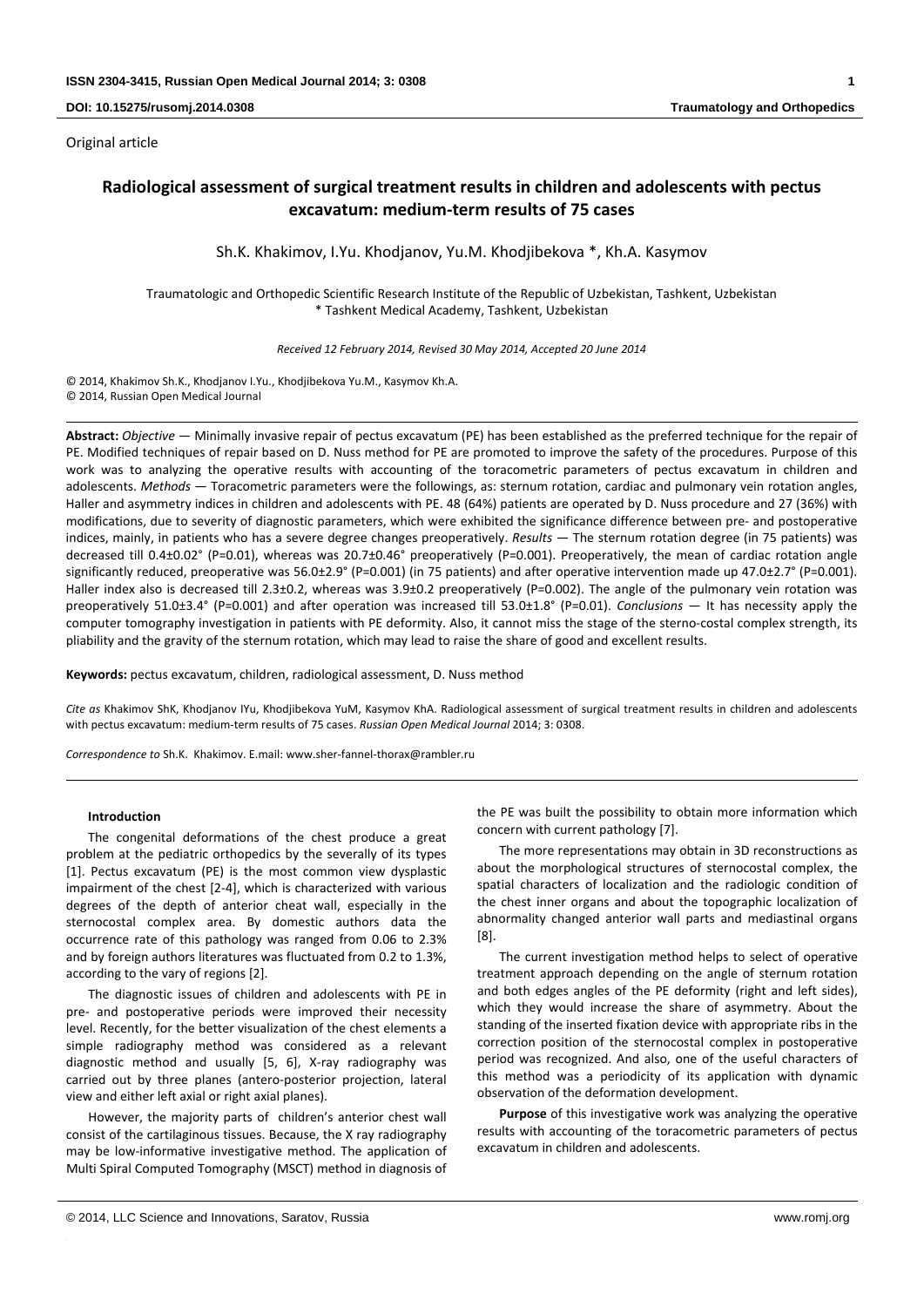| Table 1. Distribution of patients by sex and method of correction |                               |                                                    |                 |                         |  |  |  |  |  |
|-------------------------------------------------------------------|-------------------------------|----------------------------------------------------|-----------------|-------------------------|--|--|--|--|--|
| Sex                                                               | Correction method (n=75)      |                                                    |                 |                         |  |  |  |  |  |
|                                                                   | D. Nuss procedure, n=48 (64%) | The modifications of D. Nuss procedure, n=27 (36%) | $M \pm m$       | P-level (girls vs boys) |  |  |  |  |  |
| Girls, n=25 (33.3%)                                               | 17 (22.6%)                    | 8 (10.7%)                                          | $12.5 \pm 4.5$  | < 0.05                  |  |  |  |  |  |
| Boys, n=50 (66.7%)                                                | 31 (41.4%)                    | 19 (25.3%)                                         | $25.0 \pm 6.0$  | < 0.05                  |  |  |  |  |  |
| Total, n=75 (100%)                                                | 48 (64.0%)                    | 27 (36.0%)                                         | $37.5 \pm 10.5$ | < 0.05                  |  |  |  |  |  |



**Figure 1. Preoperative axial tomographic scan. The cardiac rotation angle is 68.9° degrees.**



**Figure 2. Preoperative axial tomographic scan. The pulmonary vein rotation angle is 47.8° degrees.**



**Figure 3. Preoperative axial tomographic scan. The sternum rotation angle is 17.2° degrees, the parameters of Haller and asymmetry indexes are shown. a – transversal thorax dimension. b – sagittal right and b1 left distances. c – sternovertebral distance.**

## **Material and methods**

The investigation was performed on 75 children, who underwent operative treatment in Children's Traumatology, Deformities of thorax and Spine Pathology department of Scientific Research Institute of Traumatology and Orthopedic of Republic Uzbekistan from 2007 to 2012 years with various severity of pectus excavatum deformity by index Gyzicka. From all patients in 48 (64%) cases operative intervention was performed by D. Nuss procedure, which was considered as a most Minimal Invasive Repair of Pectus Excavatum (MIRPE) [9-11, 13], that is, the excavated deformity is repaired without any type (wedge or transversal) of the sternotomy and cartilages resection [12] of abnormally developed parts of the ribs and in another 27 (36%) patients the PE deformation was corrected by modification of D. Nuss procedure and the small statistical validity (P<0.05) was determined between two groups. The patients were distributed by correction method, which is shown in *Table* 1. Also, patients were distributed through sex, such as boys in 48 (64%) and girls in 27 (36%) cases, with the also small statistical validity between compared groups (P<0.05). Average age was 11, with ranging from 5 to 17 years. Age-related distribution of patients introduced in the *Table* 1 too.

# *MSCT Protocol*

The assessment of efficacy of operative interventions was evaluated with the measuring of the several thoracometric parameters in axial tomographic scan planes of CT investigation, which was carried out in the Roentgen radiology department of Tashkent Medical Academy, with the period from 2007 to 2012 years. Investigation was performed by Siemens Somatom Emothion 6 2009 (Somaris/5 Syngo CT 2009 E), spiral computer tomography scanner. During the examination, the patient was in supine position and breathing withhold. It is not necessity of preparation for scanning. The hands are behind the head. The scanner diapason ranged from superior thoracic aperture till posterior costodiaphragmatic recess level. The lung window image W‐/L=1500/500, mediastinum without contrast W‐/L=400/40. 16 scanners with standard 1‐1.5 mm, TF 10 mm, CS 5 mm, RI 4 mm. The scanning parameters were 80-100 kv. The slices were performed in sagittal, axial and frontal planes and 3D reconstruction. Tomography slices were led through the most concave chest parts on inhalation and exhalation moments, for determining the difference during the chest movement. The slices were carried out by accuracy in each 1 mm.

There were such indicators measured [8, 14, 17] during the pre‐ and postoperative periods, as: cardiac rotation (*Figure* 1), pulmonary vein rotation (*Figure* 2), change of the sternum rotation angle (*Figure* 3), Haller index (HI) (*Figure* 3) and asymmetry index (*Figure* 3).

The degree of cardiac rotation was measured by the angle which made between lines carrying out through midline of the chest to the most lateral and interior point of heart contour. We didn't distribute the obtained cardiac rotation parameters, but may be several normal indices according to the constitution of human body. However, we determined the potential difference these obtained pre‐ and postoperative parameters.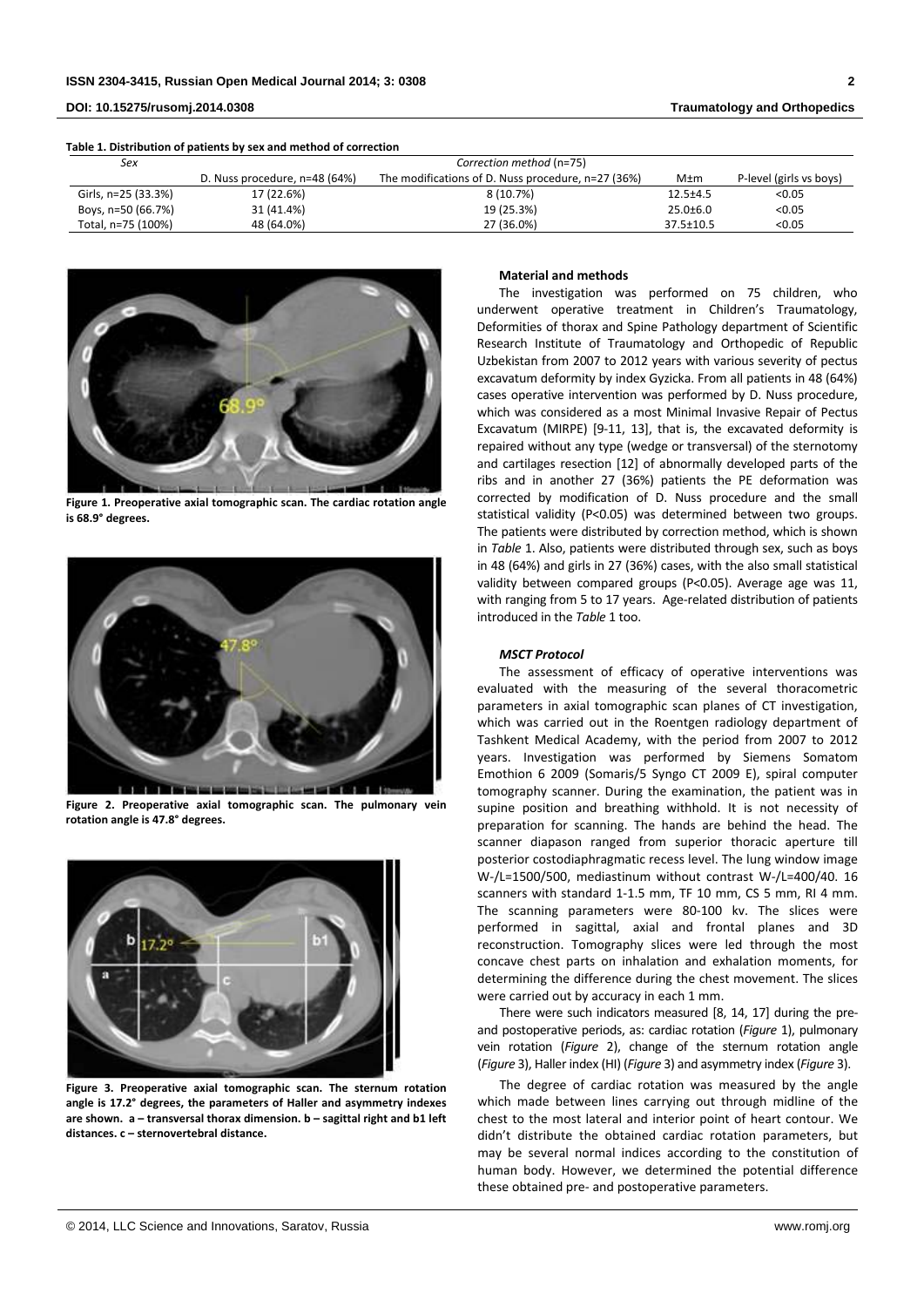| Table 2. Results of all parameters of preoperative period |                         |                        |                     |                     |         |  |  |  |  |
|-----------------------------------------------------------|-------------------------|------------------------|---------------------|---------------------|---------|--|--|--|--|
|                                                           | Severity of deformation |                        |                     |                     |         |  |  |  |  |
| Parameters                                                | Mild degree $(n=29)$    | Moderate degree (n=23) | Severe degree(n=23) | All patients (n=75) | P-level |  |  |  |  |
| Sternum rotation (°)                                      | $10.2 \pm 0.5$          | $20.6 \pm 0.7$         | $31.2 + 0.2$        | $20.7 \pm 0.5$      | < 0.05  |  |  |  |  |
| Haller index                                              | $3.2 \pm 0.2$           | $3.8 \pm 0.2$          | $4.9 + 0.3$         | $3.9 + 0.2$         | < 0.05  |  |  |  |  |
| Cardiac rotation angle (°)                                | $47.0 \pm 3.2$          | $56.0+2.1$             | $66.0+3.5$          | $56.0+2.9$          | < 0.05  |  |  |  |  |
| Pulmonary vein angle (°)                                  | $60.0 \pm 3.8$          | $52.0 \pm 3.4$         | $43.0 \pm 2.9$      | $51 + 3.4$          | < 0.05  |  |  |  |  |

The degree of the inferior pulmonary vein rotation also was measured by the angle which made between lines carrying out through the body of vertebra and across the inferior pulmonary vein. We determined the potential difference these obtained pre‐ and postoperative parameters too.

The sternum rotation degree is more important parameter for choosing the correction method. Because, if the osteocartilaginous parts of the chest are yet flexible [15, 16], the sternum rotation may be correct itself gradually, during the immobilization period and if the osteocartilaginous parts of the chest are most rigid, the sternum rotation doesn't correct to the end and may occurrence the several secondary atypical deformations. This parameter is measured by the angle between the lines carrying out across the sternum corpus and frontal line of the chest. The chest asymmetry is confirmed according to the degree of sternum rotation and asymmetry index parameters. If the sternum rotation dimension is "low" than 15°, it is "mild", within 15°‐30°, it is "moderate" degree and "high" than 30°, the deformation is identified as "severe". In figure 3 the sternum rotation angle is averaged as a "moderate"  $(17.2^{\circ})$ .

The asymmetry index (*Figure* 3) is measured on axial chest CT image with dividing by right sagittal diameter to left sagittal (b/b1) and the obtained value is subtracted from 1. If the obtained value is less than 0.05 the left side of the chest is considered more convex and if the value is bigger than 0.05 the right side is more convex. From all of 75 patients in 41 (54.6%) was more convex in right side and in other 34 (45.4%) was left side convexity.

The Haller index (*Figure* 3) has high value to evaluate of the deformation severity. HI is measured by dividing the transversal chest distance to sternovertebral distance. If HI>3.3 the deformation index is identified as "high" and vice versa, if the dimension is less than 3.3, the deformation index is considered as a "low".

## *Methods of correction*

All 75 patients underwent operative treatment. The choice of the correction technique was made due to the intensity of the sternocostal complex elasticity and the gravity of the sternum rotation degree and other indicators, which are used for comparing analysis all of obtained results. The Nuss operation was performed in 48 (64%) patients, whom the costal part of the chest was maintained its pliability and the mean average of sternal rotation was below 15°. So, we could repair the PE deformations without cartilaginous resection or several types of sternotomy. The excavated deformation is eliminated with the turning over the inserted D. Nuss steel bar. In other 27 (36%) patients was detected the low degree of the sterno‐costal complex elasticity and there was severe degree of the sternum rotation, above 16°. Because, we made the cartilaginous resection on both borders of excavated deformation and transversal wedge sternotomy if the sternum rotation is unidirectional, no so high and the pliable is not absence. If the costal pliable is absence, sternum rotation is multidirectional and too high, the correction was performed with using "T" shaped sternotomy, cartilaginous resection and stabilization the mobilized sterno‐costal complex using the D. Nuss steel bar.

## *Statistical analysis*

Statistical analysis was performed by "STATISTICA" 6.0 software. Pre‐ and postoperative parameters data were compared according to the t‐Student method. Mean values were compared by the method of two independent samples. Postoperative results were assessed by analyzing the same data according to the pair sample method.

# **Results**

As we cited the diagnostic parameters (cardiac rotation, pulmonary vein rotation, change of the sternum rotation angle, Haller index and asymmetry index) in materials and methods section, their results are shown in *Table* 2.

Such as it was shown in *Table* 2 that, the sternum rotation degree of all patients averaged 20.7±0.5, with the ranging of deviation from 10.2±0.5 till 31.2±0.7 in patients of third age groups and fixed P level within 0.05–0.001.

Severity deformation analysis was made with the measuring of Haller index except of Gizycka index and in all patients was averaged 3.9±0.2, with the ranging of deviation from 3.2±0.2 till 4.9±0.3, P level was within 0.01–0.002.

Cardiac rotation and pulmonary vein angles, which are indicating parameters of chest inner organs architectonics dispositions, were changed by the relation to the severity of the PE deformity and during the evaluation it was installed the increase of cardiac rotation degree with the ranging from 47.0±3.2 till 66.0±2.9 and averaging 56.0±2.9 (P level within 0–0.001). Pulmonary vein angle degree has indirect relaion association by the increasing of PE depth and was evaluated the most small meaning in patients with severe degree of  $PE - 46.0 \pm 2.9$ , high meaning was in patients with mild degree of  $PE - 60.0 \pm 3.8$ , averaging – 51.0±3.4 and was installed the P level within 0.1– 0.001.

Postoperatively, all (75) patients were examined in the period of 4 years after applying the operative method in 11 (14.7%) patients, 18 (24.0%) patients with 3 years, 26 (34,6%) patients with 2 and other 20 (26.7%) patients with yearly results with introducing above‐mentioned parameters. Deformation indices were exhibited the significance difference between pre‐ and postoperative periods, mainly, in patients who has a severe degree changes preoperatively. Postoperative obtained results are presented in *Table* 3.

The sternum rotation degree (in 75 patients) was decreased till 0.4±0.02° (P=0.01), whereas was 20.7±0.46° (P=0.001) preoperatively. In all patients with difference severity of PE deformity was noted significance decreasing of sternum rotation with the ranging from 0.3±0.03 till 0.4±0.02 (P level within 0–0.01).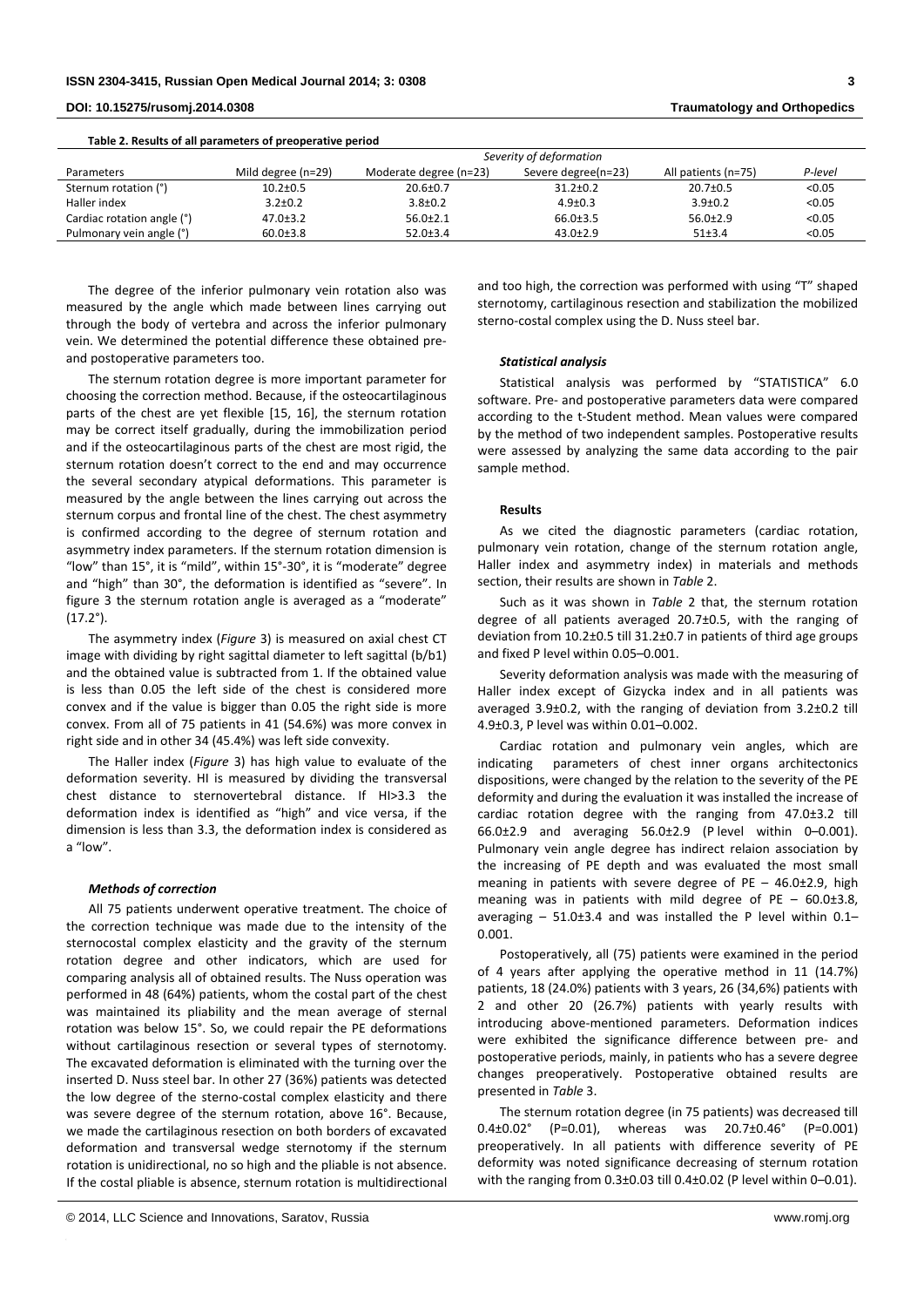| Table 3. Results of all parameters of postoperative period |                         |                        |                      |                     |         |  |  |
|------------------------------------------------------------|-------------------------|------------------------|----------------------|---------------------|---------|--|--|
| Parameters                                                 | Severity of deformation |                        |                      |                     |         |  |  |
|                                                            | Mild degree $(n=29)$    | Moderate degree (n=23) | Severe degree (n=23) | All patients (n=75) | P-level |  |  |
| Sternum rotation (°)                                       | $0.4 \pm 0.02$          | $0.3 \pm 0.03$         | $0.4 \pm 0.02$       | $0.4 \pm 0.02$      | < 0.05  |  |  |
| Haller index                                               | $2.1 \pm 0.2$           | $2.4 \pm 0.3$          | $2.2 \pm 0.1$        | $2.3 \pm 0.2$       | >0.05   |  |  |
| Cardiac rotation angle (°)                                 | $39.0 \pm 2.1$          | $48.0 \pm 2.0$         | $56.0 \pm 2.4$       | $47.0 \pm 2.7$      | < 0.05  |  |  |
| Pulmonary vein angle (°)                                   | $61.0 \pm 2.1$          | $53.0 \pm 2.4$         | $46.0 \pm 2.9$       | $53.0 \pm 1.8$      | < 0.05  |  |  |



**Figure 4. Pre‐ and postperative axial tomographic images: a) the cardiac rotation angle was 68.9° preoperatively; b) after correction was decreased till 56.2°. In preoperative image was seen the heart is whole blended to left camera of thorax. After correction the volume of thorax is enlarged and the heart is blended medially and anteriorly. Yearly result.**



**Figure 5. Pre‐ and postperative axial tomographic images: a) Haller index was 7.79; b) after correction was decreased till 2.46. The sternum rotation was 18.2° and after correction reduced to 0.0°. 1.5 yearly result.**

The mean of cardiac rotation angle significantly reduced, preoperatively  $56.0\pm2.9^{\circ}$  (P – 0–0.001) (in 75 patients) with the ranging from 47.0±3.0 till 66.0±3.5 and after operative intervention made up 47.0±2.7° (P – 0.02–0.001) fig.4 with the ranging from 39.0±2.1 till 56.0±2.4. The pulmonary vein angle isn't significantly changed, preoperatively was  $51.0\pm3.4^{\circ}$  (P – 0.1-0.001) (in 75 patients) with the ranging from 60.0±3.8 till 43.0±2.9 and after operative intervention made up  $53.0\pm1.8^\circ$  (P – 0–0.01) with the ranging from 61.0±2.1 till 46.0±2.9.

Haller index also is decreased till 2.3±0.2 with the ranging from 2.1±0.2 till 2.4±0.3 without significance, whereas was 3.9±0.2 preoperatively (P – 0.01–0.002) with the ranging from  $3.2\pm0.2$  till 4.9±0.3 (*Figure* 5).

## **Discussion**

Radiological assessment of the chest wall is considered as a fundamental method of evaluation of deformity components. 3D reconstruction enables us to visualization not only chest wall condition but also presents topography condition of inner chest organs. According to the some authors reports the majority of patients give positive results after operative correction in perspective of cosmetic and functional aspects. But, in some situations they become dissatisfied with its cosmetic and functional results. So, we have an opinion, that surgeons must

apply the radiological assessment methods occasionally, that the several complaints not should appear and miss.

D. Nuss operation is intended for patients whose deformation is more symmetric, that is, the rotation grade is below than 15° and the chest is not rigid. If it was performed the Nuss procedure in asymmetric deformation with high range of rotation grade and rigid, it may be appear the secondary atypical deformations in the area or outside from the primary excavated deformation.

Applying the "T" shaped sternotomy is the optimal variant for elimination of the sternum rotation. We could eliminate the PE deformity without any difficulties with using these two types of correction methods.

The proposed indices figured for assessment of obtained postoperative results. As it is known, the deformation is divided by type into two groups: symmetric and asymmetric type of deformations. The choice of the correction method is must be with the accounting of these types of deformations. In several cases the deformation is looked outwardly as a symmetric. But, we may determine true shape of the deformation by the measuring the angle of the sternum rotation, with applying the CT investigation, because the minor sternum rotation is outwardly not visible. So, the correction of these types of the deformations more frequently leads to occurrence the several secondary atypical types of deformations. In primarily cases these negative situations may occur in adolescent aged patients, because their osteocartilaginous parts of the chest are became so rigid. In such cases it is impossible to obtain of satisfactory results with correct chest contour relief. As criteria of the evaluation of like asymmetric type of PE are the sternum torsion and asymmetry index. Preoperatively was more convex in right side in 41 (54.6%) patients and in other 34 (45.4%) was left side convexity and the average of the sternum rotation angle was 20.7±0.46° (P=0.001) in 75 patients preoperatively. We could achieve to decrease till 0.4±0.02° postoperatively (P=0.01).

PE deformity is such enlarged, as mechanical pushed away to the chest inner organs. In axial image of CT investigation the stage of the rotation angles of the heart and left inferior pulmonary vein are evaluated. It was the direct correlation between the grades of the sternum rotation and the left inferior pulmonary vein angle with the enlarging of pectus excavatum. So, heart is blended laterally and posteriorly with the rotation in counterclockwise by the development of the deformation, but the angle of the pulmonary vein is decreased. Postoperatively these changes were approximately in norm. Preoperatively the cardiac rotation was 56.0±2.9° (P=0.001) and postoperatively averaged 47.0±2.7° (P=0.001). The angle of the pulmonary vein rotation was preoperatively 51.0±3.4° (P=0.001) and after operation was increased till 53.0±1.8° (P=0.01). It was also enlarged the chest inner volume. The postoperative condition of operated patients is satisfactory and they were not claimed any complaints and were very satisfied with us by cosmetic and functional aspects.